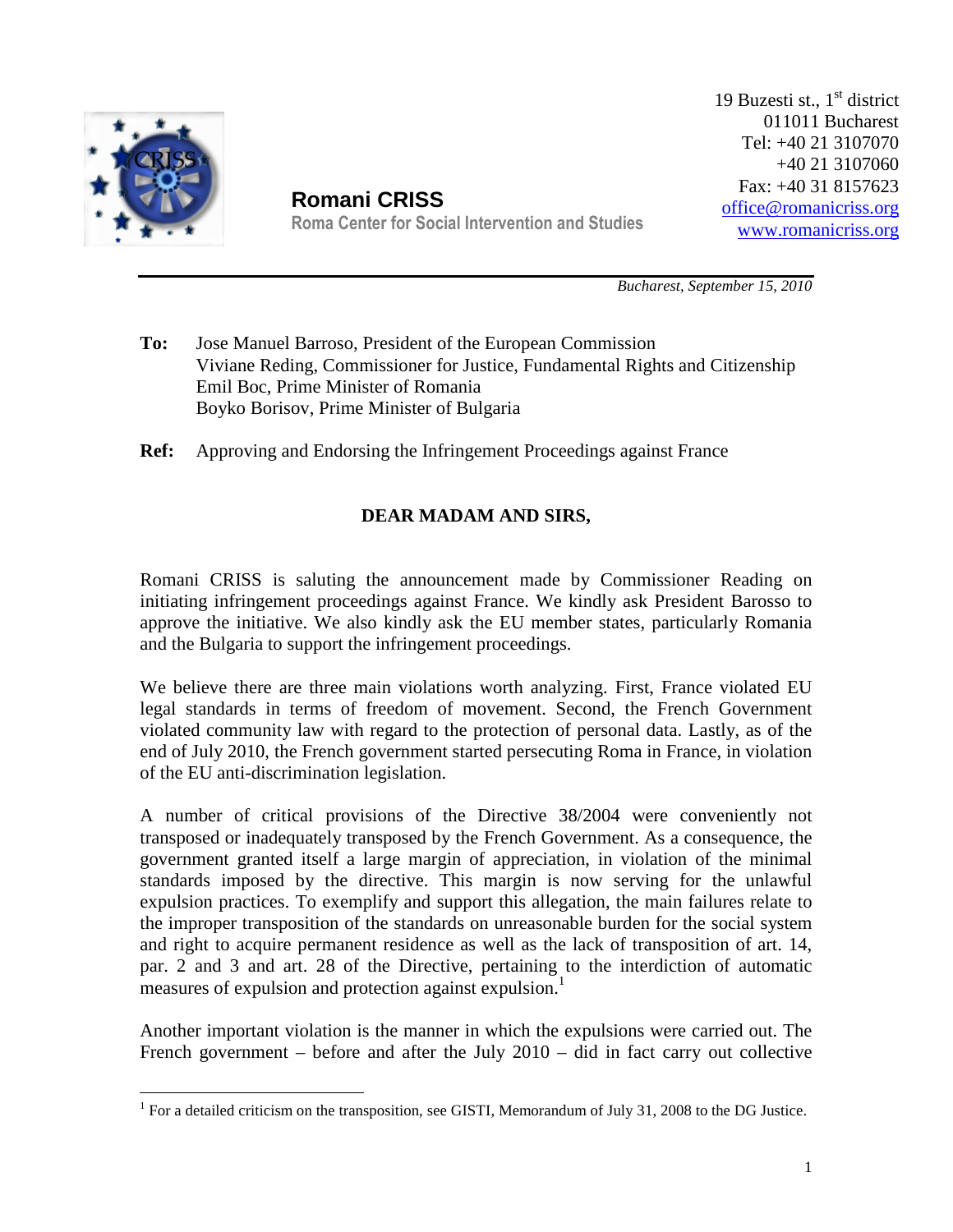expulsions. No consideration was given to the concrete circumstances exemplified by the Directive to serve as a basis for the individual assessment. The orders for expulsion were framed in general language and did not stem from any sort of individual assessment, in violation of art. 28 of the Directive. Numerous decisions of French courts stand as proof for the violation of the national and European legislation on freedom of movement<sup>2</sup>.

We draw the attention on the question of collecting personal data from persons who use the voluntary repatriation program. This includes taking photographs and fingerprinting both adults and minors over 12 years old and keeping them for 5 years in the OSCAR database.<sup>3</sup> This is a gross violation of the Directive as such a measure is disproportionate. Further, the subjects are not suspected of having committed any crimes but rather persons who want to benefit what the French government proudly describes as a humanitarian program.

As the internal communication between French authorities was made public, the true rationale of this campaign comes to light.<sup>4</sup> At the core of the campaign lies ethnic persecution; the systematic use of the French state apparatus against an ethnic group. This is clearly proved (apart from the initial statements of the French President) by at least two elements presented in the circular of August 5.

First, the campaign is targeting irregular camps and it is explicitly shown that Roma camps are to be demolished with priority. No objective justification was presented in the circulars, nor can any such justification be accepted, considering the fact that camps should be dismantled pursuant to their legal status and not to the ethnic origin of their inhabitants.

Second, the Roma are being placed in the same situation with the gens du voyage. Again, no objective justification can be found for this association, none other than the true animation of the French government, that is to say to target the Roma ethnic group, regardless of their social, economic, legal situation or even their citizenship. Indeed, Eastern European Roma on French soil are mainly Romanian and Bulgarian citizens whilst and gens du voyage are mainly French citizens of Roma origin. Further, gens du voyage live a nomadic life and travel from camp to camp (pursuant to the Besson law), which is hardly the case for the Eastern European Roma who live rather in the same camp and do not live a nomadic life.

To sum up, the intent of the French authorities is to unlawfully curtail the freedom of movement and collect personal data of Roma from Eastern Europe, unlawfully and revengefully sanction gens du voyage on fiscal and administrative grounds. All these to

E.g. decisions by courts in Lille and Nantes.

<sup>&</sup>lt;sup>3</sup> For a more detailed presentation see GISTI, IRIS and LDH, L'annulation du fichier OSCAR par le Conseil d'Etat deviant urgent [The Annulment of the OSCAR Database by the Conseil d'Etat Becomes Urgent].

<sup>&</sup>lt;sup>4</sup> More concretely, circulars IOCK10163295 of the 24<sup>th</sup> of June 2010, IOCK10178815 of the 5<sup>th</sup> of August 2010 and IOCK1021288J of the  $9<sup>th</sup>$  of August 2010 between the Ministry of Interior, Overseas and Territorial Collectivities, the Ministry of Immigration, Integration, National Identity and Solidary Development and the Police Prefect, General Directors of National Police and Gendarmerie and Prefects.